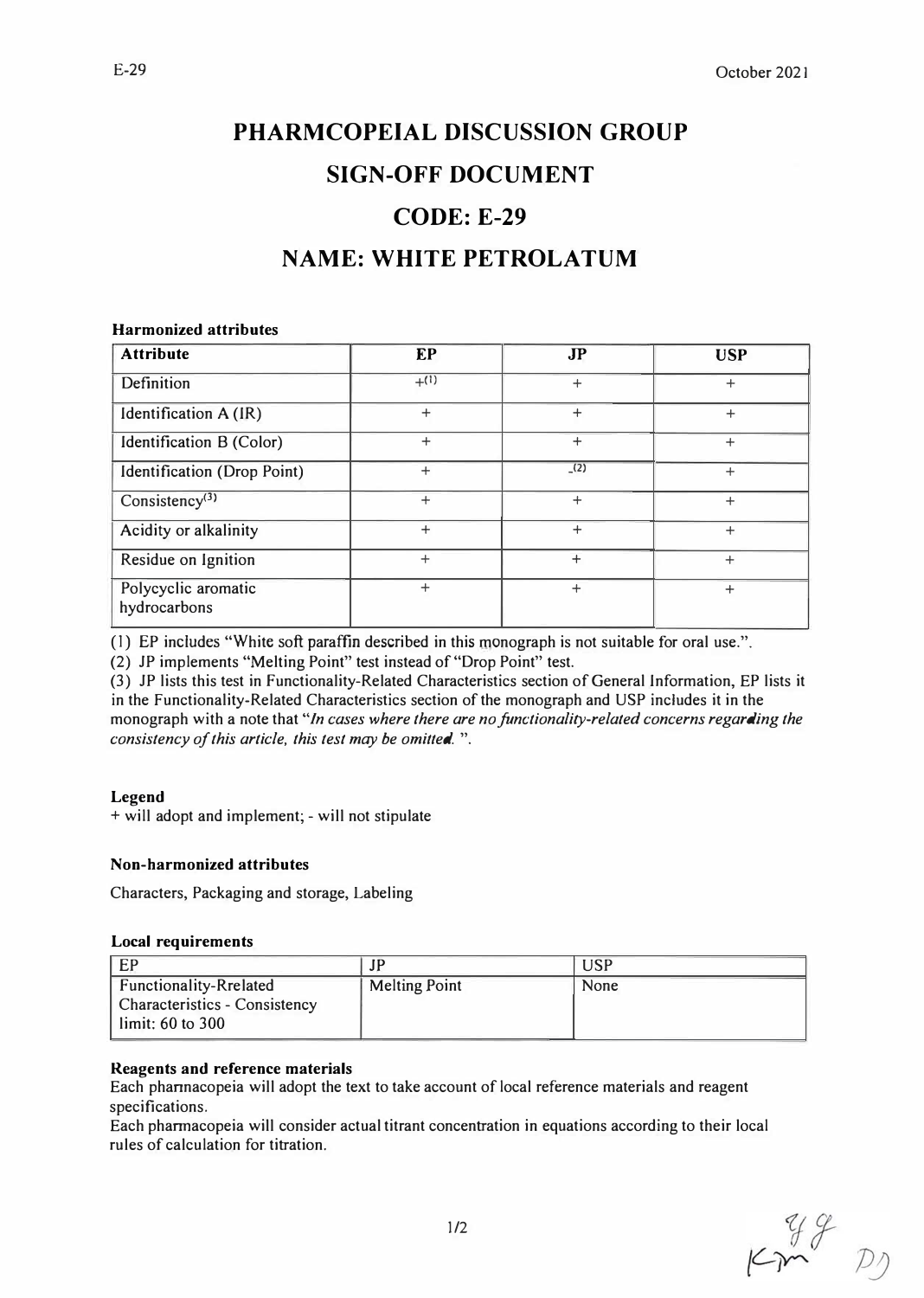#### European Pharmacopoeia

Signature

P. Dm

Japanese Pharmacopoeia

Signature

Y. Goda<br>for Y. Yoshida Yukihiro Goda

Name Petra Doen

Date 02/11/2021

Date

 $15 Nov, 2021$ 

**United States Pharmacopeia** 

Signature

Name

Name

Date

 $26T.11$ 

KEUIN MOORE

 $9 - N01 - 2021$ 

 $\mathcal{L}$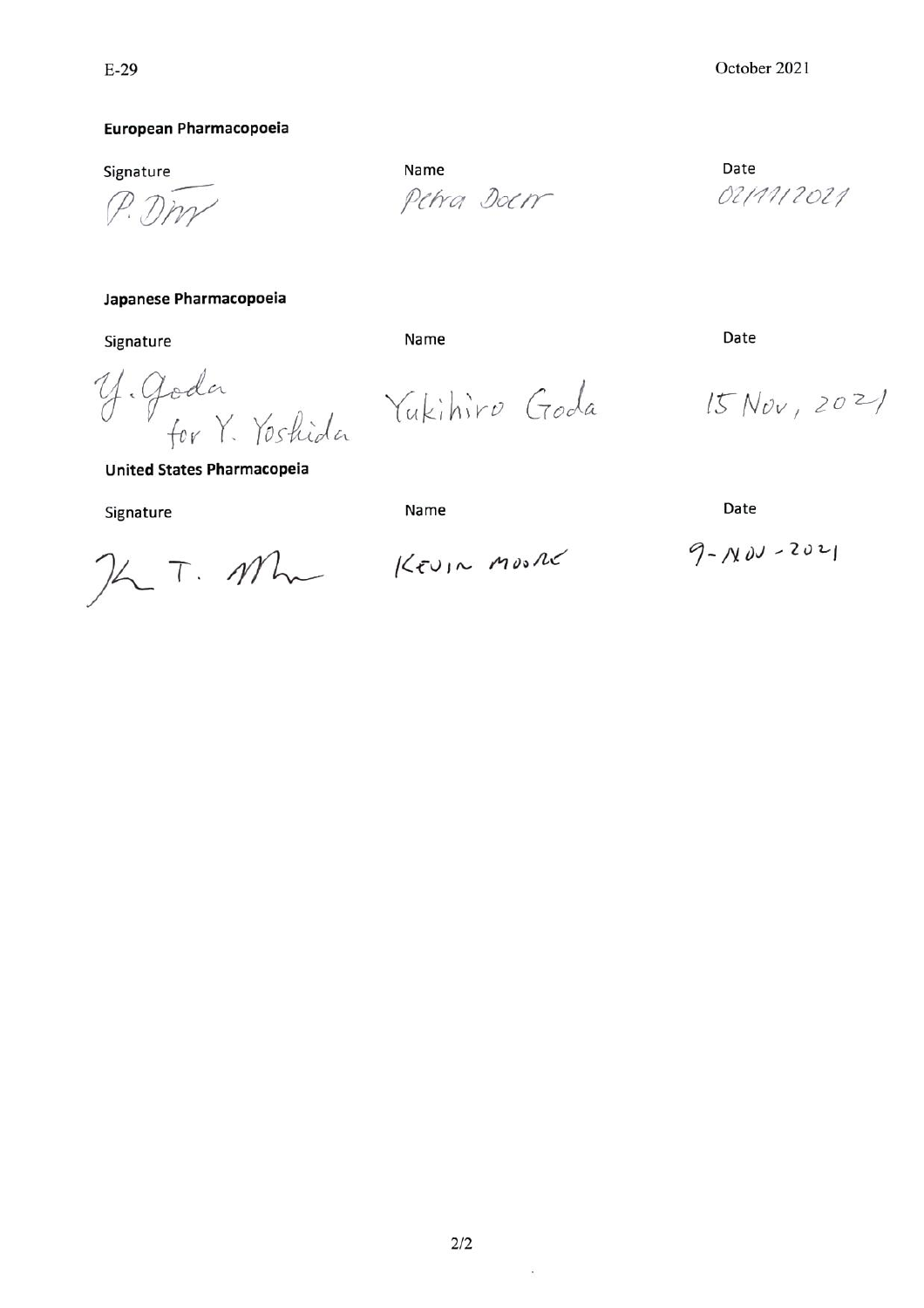### **White Petrolatum**

Stage 3B

#### **Definition**

White Petrolatum is a purified and wholly or nearly decolorized semi-solid mixture of hydrocarbons obtained from petroleum. It may contain a suitable antioxidant.

#### Identification-

A. Infrared Absorption Spectrophotometry, obtained by spreading a thin film of test specimen.

Acceptance criteria:

Record the infrared absorption spectrum and compare the spectrum with the Reference Spectrum or the spectrum of White Petrolatum Reference Standard: the transmission minima correspond in position and relative size.

B. Color—Melt about 10 g on a steam bath, and pour about 5 mL of the liquid into a clear-glass  $15- \times 150$ -mm test tube, keeping the White Petrolatum melted. The White Petrolatum is not darker than 5 mL of a mixture of Ferric Chloride Solution: 10 mg/mL hydrochloride acid (1:9) in a similar tube, the comparison of the two being made in reflected light against a white background, the White Petrolatum tube being held directly against the background at such an angle that there is no fluorescence.

C. Drop Point - Apparatus. The apparatus consists of 2 metal sheaths ( $A$  and B) screwed together. Sheath  $A$  is fixed to a thermometer. A metal cup is loosely fixed to the lower part of sheath  $B$  by means of 2 tightening bands. Fixed supports 2 mm long determine the exact position of the cup, and in addition are used to center the thermometer. A hole pierced in the wall of sheath  $B$  is used to balance the pressure. The draining surface of the cup must be flat and the edges of the outflow orifice must be at right angles to it. The lower part of the thermometer has the form and size shown in the figure; it covers a range from 0 °C to 110 °C and on its scale a distance of 1 mm represents a difference of 1 °C. The reservoir of the thermometer has a

 $km^{\frac{94}{9}}$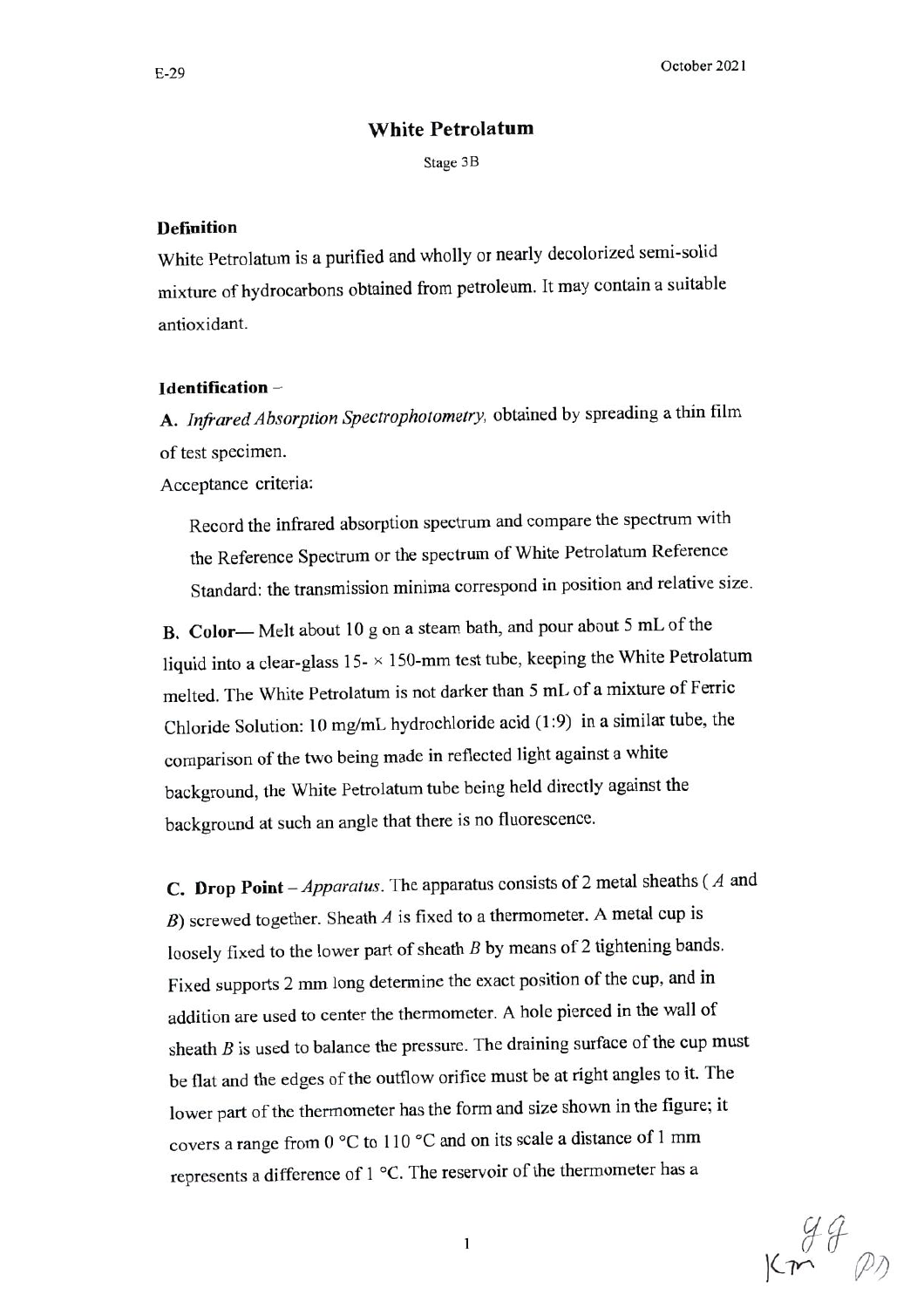diameter of  $3.5 \pm 0.2$  mm and a height of  $6.0 \pm 0.3$  mm. The apparatus is placed in the axis of a test-tube about 200 mm long and with an external diameter of about 40 mm. It is fixed to the test-tube by means of a laterally grooved stopper through which the thermometer passes. The opening of the cup is placed about 15 mm from the bottom of the test-tube. The whole device is immersed in a beaker with a capacity of about 1 liter, filled with water. The bottom of the test-tube is placed about 25 mm from the bottom of the beaker. The water level reaches the upper part of sheath  $A$ . A stirrer is used to ensure that the temperature of the water remains uniform. Alternatively, a validated automated method can be used.



 $\overline{2}$ 

A. upper metal sheath

D. fixed supports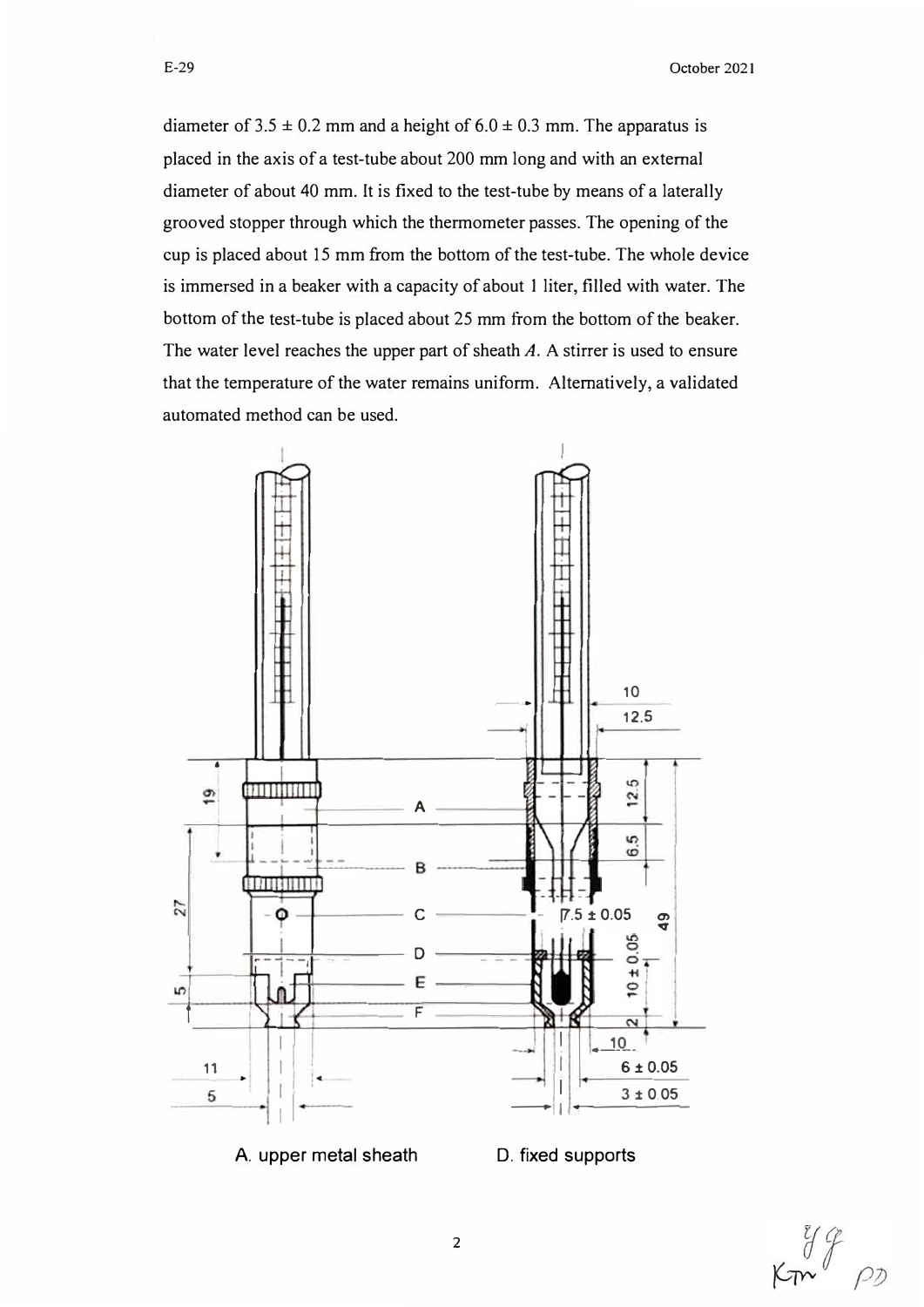| B. lower metal sheath      | E. tightening bands |  |
|----------------------------|---------------------|--|
| C. pressure-balancing hole | F. metal sample     |  |
|                            | cup                 |  |

*Figure 1. Apparatus for the determination of drop point Dimensions in millimeters* 

Heat the substance to be examined at 100-105  $\degree$ C for not more than 10 min, with stirring to ensure uniformity. Warm the metal cup at 100-105 °C in an oven, remove it from the oven, place on a clean plate or ceramic tile and pour a sufficient quantity of the melted sample into the cup to fill it completely. Allow the filled cup to cool for 30 min on the ceramic tile  $(25 \pm 3^{\circ}C)$  and place it in a water-bath at 24-26 °C for a further 30-40 min. Level the surface of the sample with a single stroke of a knife or razor blade, avoiding compression of the sample. Determine the drop point using a starting temperature at least 10 °C below the expected drop point and increasing the temperature at a rate of 1 °C/min." Note the temperature at the fall of the first drop. Carry out at least 3 determinations, each time with a fresh sample of the substance. The difference between the readings must not exceed 3 °C. The mean of 3 readings is the drop point of the substance. The drop point is  $35 \text{°C}$ to 70 °C and does not differ by more than 5 °C from the value stated on the label

#### **Consistency**

*Apparatus-* Determine the consistency of White Petrolatum by means of a penetrometer fitted with a polished cone-shaped metal plunger weighing 150 g, having a detachable steel tip of the following dimensions: the tip of the cone has an angle of 30°, the point being truncated to a diameter of  $0.380 \pm 0.026$ mm, the base of the tip is  $8.38 \pm 0.05$  mm in diameter, and the length of the tip is 14.94  $\pm$  0.11 mm. The remaining portion of the cone has an angle of 90<sup>°</sup>, is about 28 mm in height, and has a maximum diameter at the base of about 65 mm. The containers for the test are flat-bottom metal cylinders that are  $100 \pm$ 6 mm in diameter and not less than 65 mm in height. They are constructed of

3

 $44$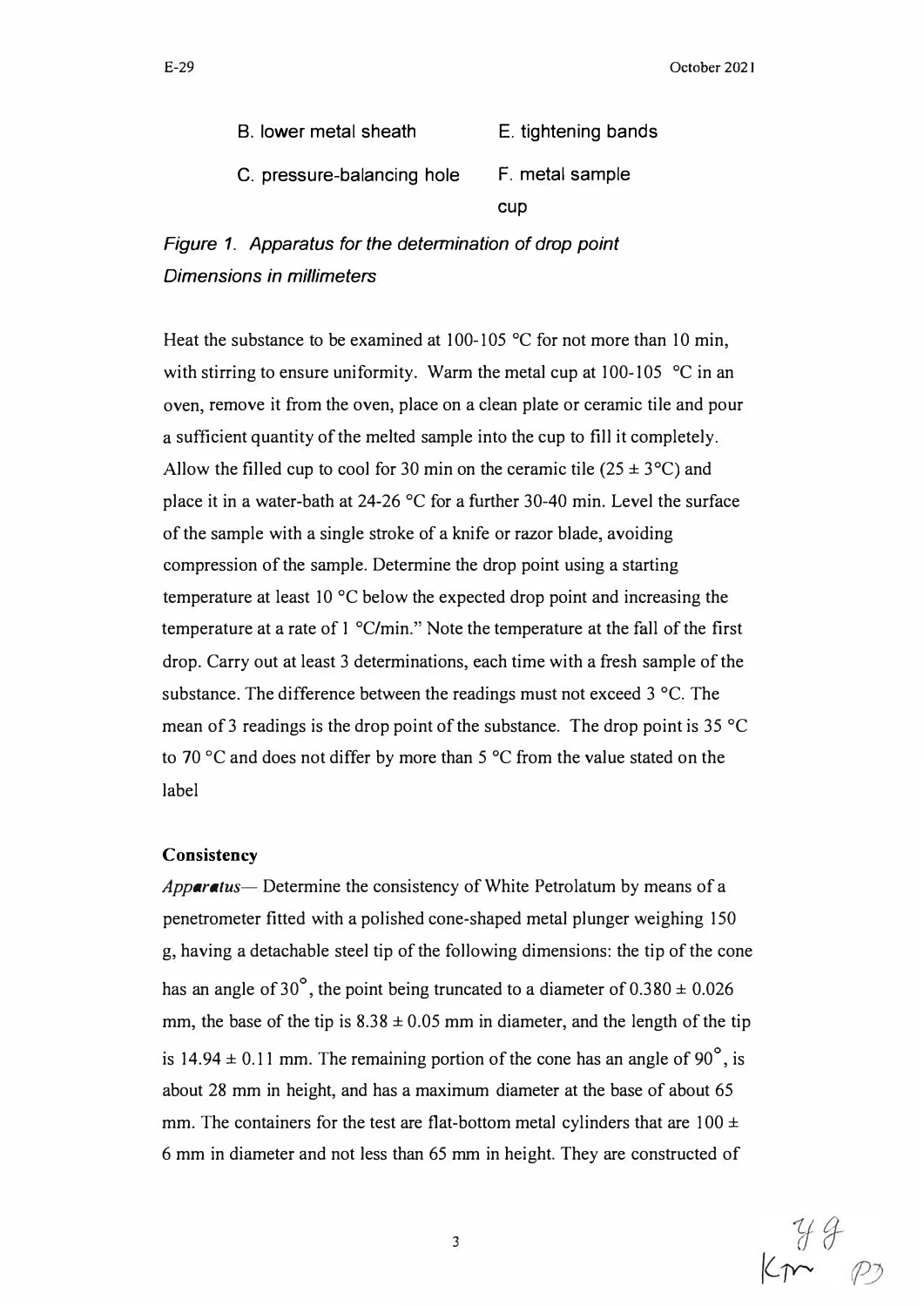at least 1.6-mm (16-gauge) metal, and are provided with well-fitting, watertight covers.

*Procedure-* Place the required number of containers in an oven, and bring them and a quantity of White Petrolatum to a temperature of 82  $\pm$  2.5<sup>°</sup>, pour the White Petrolatum into one or more of the containers, filling to within 6 mm of the rim. Cool to  $25 \pm 2.5^{\circ}$  over a period of not less than 16 hours, protected from drafts. Two hours before the test, place the containers in a water bath at  $25 \pm 0.5^{\circ}$ . If the room temperature is below 23.5° or above 26.5° , adjust the temperature of the cone to  $25 \pm 0.5^{\circ}$  by placing it in the water bath. Without disturbing the surface of the substance under test, place the container on the penetrometer table, and lower the cone until the tip just touches the top surface of the test substance at a spot 25 mm to 38 mm from the edge of the container. Adjust the zero setting and quickly release the plunger, then hold it free for 5 seconds. Secure the plunger, and read the total penetration from the scale. Make three or more trials, each so spaced that there is no overlapping of the areas of penetration. Where the penetration exceeds 20 mm, use a separate container of the test substance for each trial. Read the penetration to the nearest 0.1 mm. Calculate the average of the three or more readings: the final average of the trials is not less than 10.0 mm and not more than 30.0 mm, indicating a consistency value between 100 and 300.

**Acidity or alkalinity.** To 10 g add 20 mL of boiling water and shake vigorously for 1 min. Allow to cool and decant. To 10 mL of the aqueous layer add 0.1 mL of *phenolphthalein solution.* The solution is colorless. Not more than 0.5 mL of 0.01 M sodium hydroxide is required to change the color of the indicator to pink or red.

**Residue on ignition-** Heat 2 g in an open porcelain or platinum dish: it volatilizes. Then ignite at  $600 \pm 50^{\circ}$  in the presence of sulfuric acid until constant weight and yield not more than 0.05% of residue.

**UV absorbance limit for Polycyclic aromatic hydrocarbons** 

 $rac{y}{2}$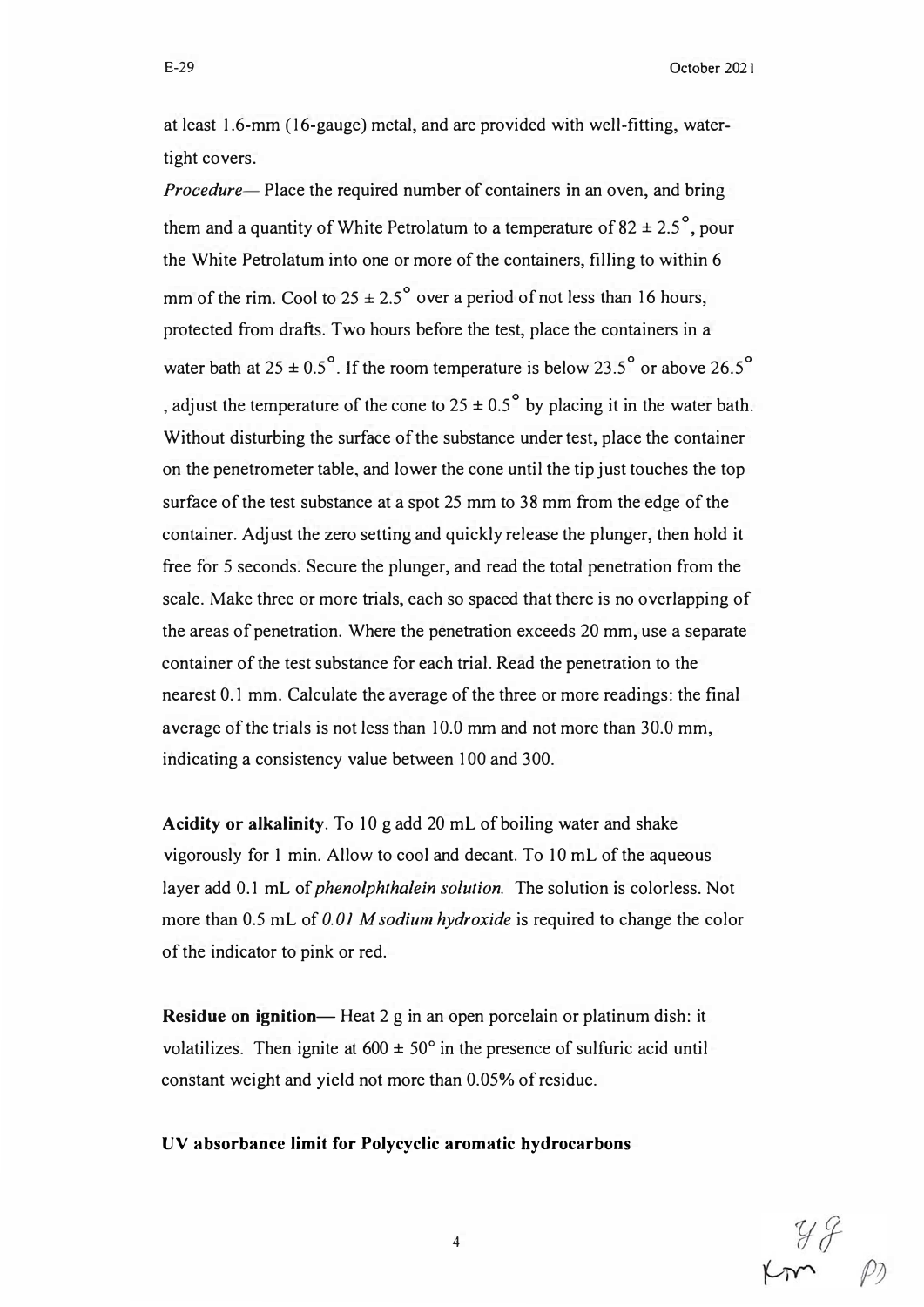E-29 October 2021

Dissolve 1.0 g in 50 ml of hexane which has been previously shaken twice with 10 ml of *dimethyl sulfoxide*. Transfer the Solution to a 125 ml separating funnel with unlubricated ground-glass parts (stopper, stopcock). Add 20 *ml* of *dimethyl sulfoxide.* Shake vigorously for 1 min and allow to stand until 2 clear layers are formed. Transfer the lower layer to a second separating funnel. Repeat the extraction with a further 20 ml of *dimethyl sulfoxide.* Shake vigorously the combined lower layers with 20 ml of *hexane* for 1 min. Allow to stand until 2 clear layers are formed. Separate the lower layer and dilute to 50.0 ml with *dimethyl sulfoxide.* Measure the absorbance over the range 265 nm to 420 nm using a path length of I cm and as compensation liquid the clear lower layer obtained by vigorously shaking I O *ml* of *dimethyl sulfoxide*  with 25 ml of *hexane* for 1 min. Prepare a reference Solution in *dimethyl sulfoxide* containing 6.0 mg/L of *naphthalene* and measure the absorbance of the Solution at the maximum at 278 nm using a path length of I cm and *dimethyl sulfoxide* as compensation liquid. At no wavelength in the range 265 nm to 420 nm does the absorbance of the test Solution exceed one-fourth

of the absorbance of the reference Solution at 278 nm.

*5* 

 $K_{m}^{1/2}$